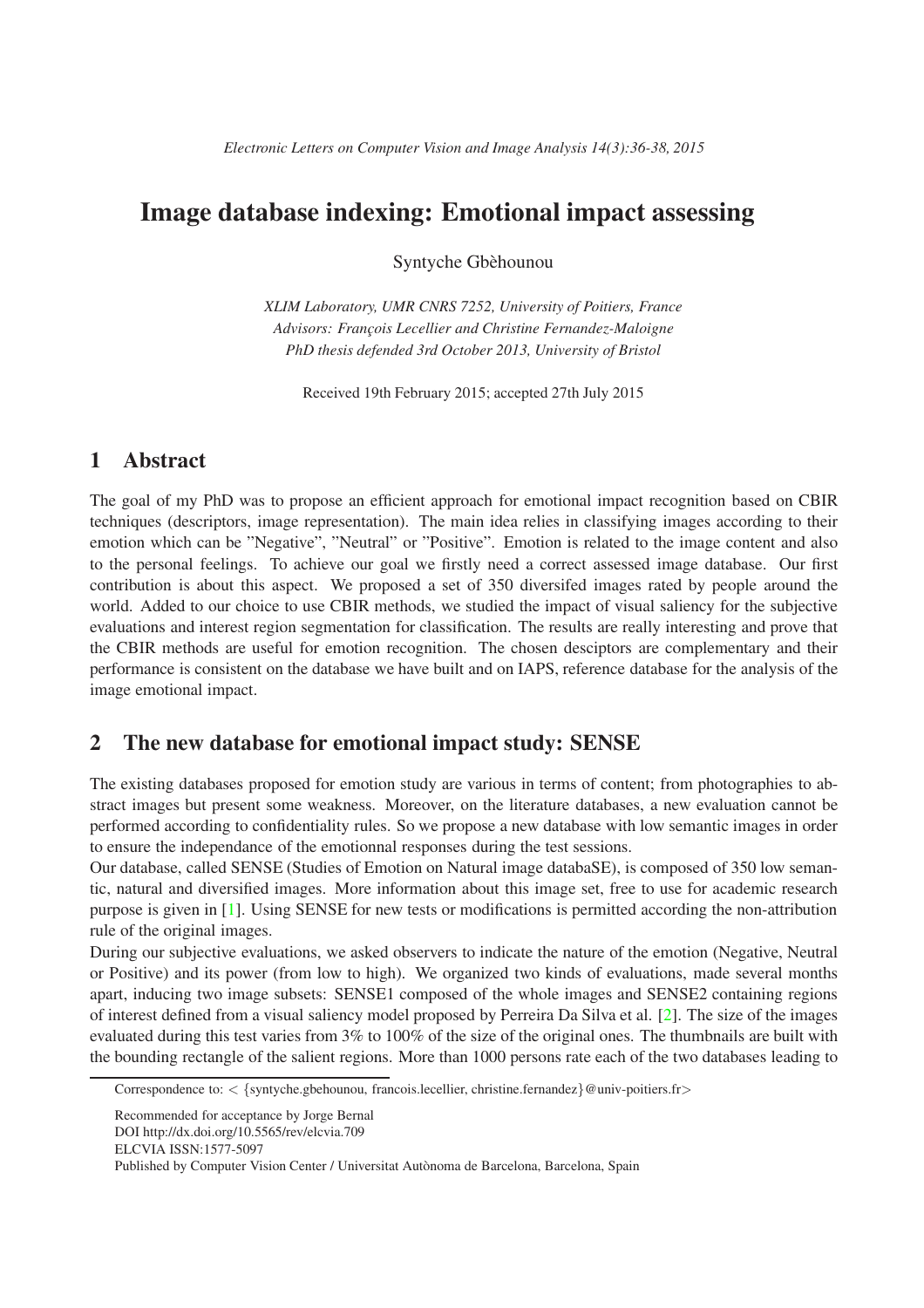a properly assessed database.The result analysis shows that for the three classes of emotions (Negative, Neutral and Positive), when the viewed area has a size equal to at least 50% of that of the original image, 77% of the images has the same class during the evaluations of SENSE1 and SENSE2. We also notice that 77% of the SENSE1 inconclusive images has a definitive class when using their thumbnails from SENSE2. The visual saliency usage for emotional impact evaluation in our case improves the database assessment. This shows that using this property of our visual system is a interesting compromise for semantic interpretation reduction. We also evaluated the impact of visual saliency using during the computational emotion retrieval based on CBIR techniques.

#### 3 The CBIR approach we used

For this second part of our research we chose CBIR approach for emotion retrieval; from the image features to the visual signatures. Because emotion retrieval is not only content based recognition, we used a machine learning algorithm: SVM. In this document, we only talk about the results considering only two classes: Negative and Positive.

We selected a certain number of local and global features to model emotional information. The more informations is given in the [the french version of my thesis.](https://hal.archives-ouvertes.fr/tel-01089308/document) An english long summary of my thesis report is also available on request.We used Bag of Visual Words (BoVW) [\[3\]](#page-2-2) and Vector of Locally Aggregated Descriptors (VLAD) [\[4\]](#page-2-3) for the image signatures. For the codebook building we used traditional *K-Means* algorithm and a new one we proposed based on Information Gain computing: Iterative Random Visual Word Selection (IteRaSel) [\[5\]](#page-2-4). The proposed emotional impact recognition method based on CBIR techniques is also evaluted on a database considered as a reference for emotion study: IAPS [\[6\]](#page-2-5).

At first, we noticed that VLAD matches better for the local descriptors and BoVW for global ones. Secondly, we concluded that the visual dictionary has little impact on the behaviour of descriptors for SENSE1 and IAPS. On the other side, the selected descriptors differently perform whether the nature of emotion is positive or negative. However the average of correct classification for each nature of emotion remains higher than the random selection (50%). If we had to make a choice about the best descriptors between those selected, we think that SIFT and its different colour extensions are the more multipurpose. Concerning the images evaluated during SENSE2, we also noted an improvment during the computational recognition for some local features. The usage of the regions of interest obtained with visual saliency model increases the results for positive and negative images especially for SIFT and OpponentSIFT:  $+10\%$ . Besides the interesting contributions of visual saliency were not shown only for emotion recognition but also in the case of image retrieval.

#### 4 Conclusions and future works

During our thesis researches, the contribution of visual saliency was assessed for image evaluation for emotion recognition and also for image size before computational solution. This functionality of our vision system shows a interest for emotion recognition by improving the evaluation of our image database. The classification results of the regions of interest obtained with saliency model are equivalent or better depending the descriptors. This work opens up many perspectives for both image retrieval and emotion recognition. One of the more interesting regarding the results presented in this abstract concerns visual saliency usage. For SENSE2, we used a bounding box of the different salient areas, we think that a more precise region definition must be studied: defining different regions of interest by image and determine the emotion of each region. The final emotion of the image could be a combination of the negative and positive areas thereby resuming the idea of the harmony of a multi-coloured image from Solli et al. [\[7\]](#page-2-6). The fusion method could be found based on subjective evaluations to determine the correct weighting between negative and positive "patches" to form the final emotional impact.